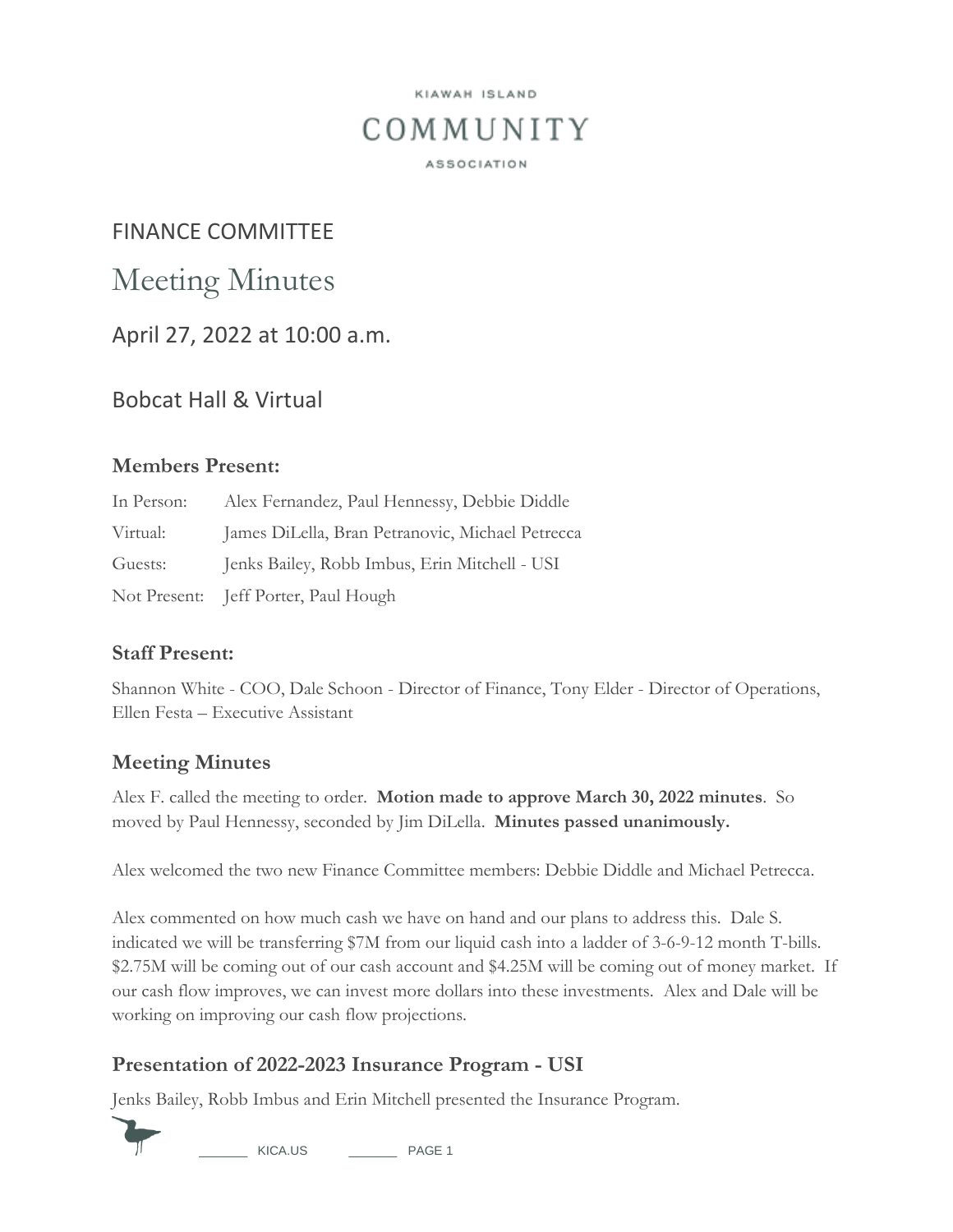- Property insurance market has been impacted by over \$20 billion of weather-related claims in 2021. Premiums have increased significantly.
- For property insurance, the lead carrier is Velocity. They will cover first \$5M as primary. USI utilizing other carriers to cover remaining \$15M of coverage needed.
- Pricing on Wind deductible currently  $2\%$  goes to  $3\%$  deductible of stated values per listed item, which totals \$613K.

Question: Do we spend \$61K annually to buy-down Wind deductible to \$613K from \$50K? Committee unanimously recommended to not buy-down on Wind Deductible. Deductible risk is \$613K in the unlikely event that all property was lost at the same time.

- Casualty Travelers is very good. The effectiveness of the KICA Security Department contributes greatly to this in terms of underwriting. Travelers also provides our Auto coverage.
- General Liability \$1M per occurrence Umbrella policy covers up to \$25M
- D&O Community Association Liability program coverage provided by Ian Graham program – this is good coverage.
- Umbrella Policy under Chubb one of the few carriers that still do this.
	- o Abuse/molestation and Security Professional liability coverage is excluded.
	- o If we include, this will impact our D&O coverage.
	- o Committee unanimously felt it is not worth it to sacrifice the D&O coverage in lieu of Umbrella coverage for Abuse/molestation and Security Professional, both of which are covered under the General Liability coverage.
- Workers Comp Take more risk in Workers Comp premium by increasing deductible to \$5K – premium savings of \$13K. Recent historical experience demonstrates that KICA would have benefited from the higher deductible.
	- o Committee unanimously agreed to go to \$5K deductible
- KICA negotiated a fixed fee for USI services compensation to be no greater than \$60K instead of \$75K based on % commission on premiums.
- Network Security out of cycle policy will be looking at this next. Look to align renewal date with the rest of the coverage.
- Total increase in premium represents a budget increase of approx. \$170K. Budgeted 0% increase
- Committee unanimously approves moving forward with recommendation to the Board as presented by USI with following edits: 1) not electing the wind buy-down, 2) not electing to include the Abuse/molestation and Security professional in Umbrella coverage and 3) worker's compensation deductible increase.
- Will need to conduct Board e-Vote before May 1, 2022 then ratify e-Vote at May 2, 2022 Board meeting.

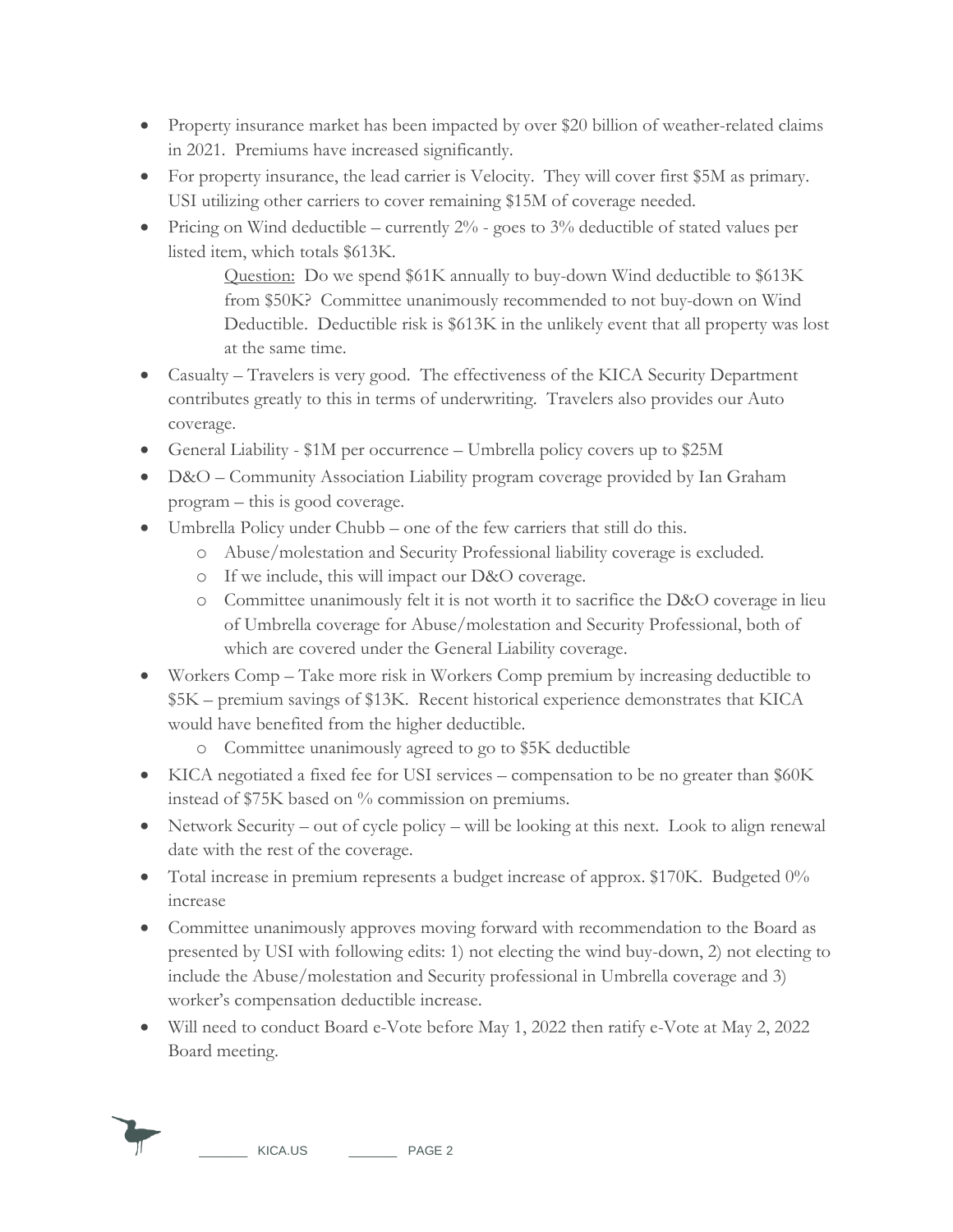### **Finance Committee Comments**

- Paul Hennessy given our history do we have enough or too much coverage?
	- o We are in alignment with similar HOAs.
- Brad How much does shuttle and associated risk increase our premium?
	- o Jenks stated it is insignificant.
- Paul Hennessy would like to see ratings and reviews of our carriers.
	- o These will be in our policy documents.

## **MR&R Study**

Finance Committee has received Draft of the study. Several items to be addressed:

- Per the FCM we should re-evaluate our specialist every 3 years and look at what other alternatives we have.
	- o Sub-committee will come back in next 60 days with a recommendation on whether to change our specialist, look at others or what next steps should be.
- Paul Hennessy & Alex met regarding Reserve specialist
	- o Reserve specialist evaluates and makes recommendations on how much to fund over time  $(5 \text{ yrs.})$ .
	- o Board & KICA ultimately need to decide on how we fund by reviewing our projections (revenues / CTR / Assessments) over the next 5 years. Paul Hennessy and Paul Hough will look at this.
- Issue of Reserve Funded Level what is appropriate level?
	- o Paul Hennessy stated Reserve specialist has provided comfort that 50% funding is OK – rationale is large, diverse and wealthy member base can easily raise revenue in future.
	- o Possibly look at usage fee for infrastructure use.
	- o Passing off cost onto future homeowners. Paul Hennessy feels this is a fundamental fairness issue. Association should be funded at 100%. Because other HOAs fund at 50%, doesn't mean we should.
	- o Reserve Policy needs to be changed to reflect correct funding level verbiage. (not up to  $50\%$
	- o Alex stated a goal is to discuss and obtain Board approval for any changes in funding levels. Does not want to jump immediately to 100%.
	- o Bran doesn't feel we should be funded at 100%. Could possibly put us in an overfunded situation. Need to reset lifespan of our assets as they are replaced.
- More work to be done in this area.

## **Financial Controls Manual – Chapter 6**

 20% of the total assessments was not paid within 30 days or even within 1Q. This is a substantial number.

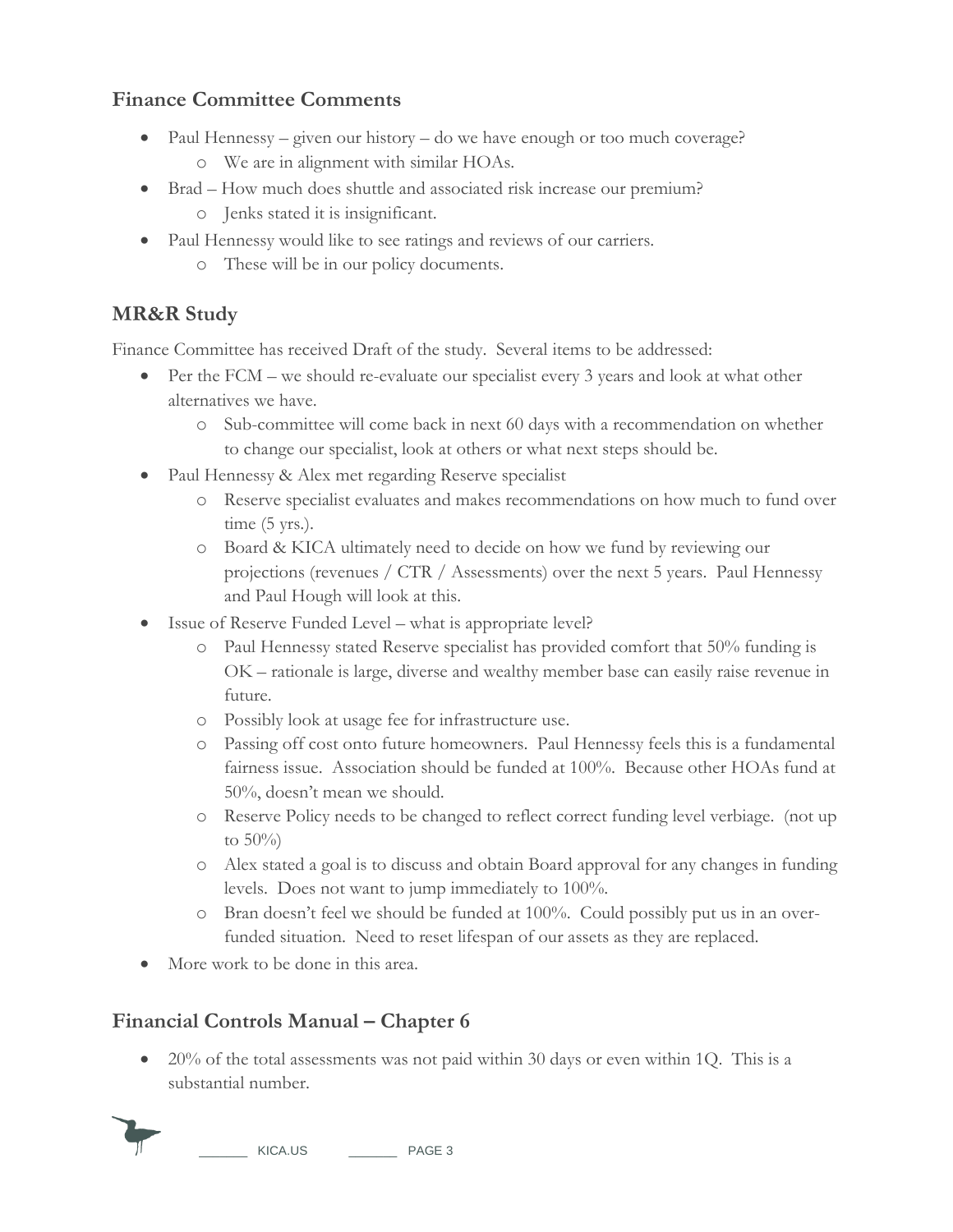- Updated the verbiage in Chapter 6 to be more specific and to identify what will happen after 30 days (min of 1.5% late fee charged monthly, when a lien will be implemented, when privileges will be revoked)
- Committee unanimously agreed to changes to FCM and recommend for Board to approve.

#### **Member Comments**

- What is excess over Statement of Values something to ask the Broker.
- Does D&O coverage extend to volunteer members?
	- o Alex confirmed it does.
- Comment that 50% reserve funding is too low given that most assets would be severely impacted by a catastrophic event. However, doesn't believe 100% is right either. Majority of HOAs would prefer to kick the can down the road.
	- o Give thought to how you could you get to a higher reserve level.
	- o Values always overstated and replacement costs always understated. Being underfunded, you're always chasing the math.
	- o Encourages Board to revisit 50% funded level.
- Discussion about looking at economies of scale for insurance coverage for regimes, statement of values changing in some of the regimes.
	- o Look at ways to improve communications (education and awareness) to all homeowners and coordinating with different regimes on reviewing levels of coverage.
- Member asked if we're getting closer to depreciation fund analysis being completed. o Alex stated it's on the to do list.
- Member commented that it's fundamentally unfair to ask current homeowners to fully fund protection for future homeowners. Keep that in mind as funding levels are reviewed.

Alex requested motion to adjourn at 12:00 - so moved by Paul Hennessy, seconded by Bran.

Meeting then moved into Executive Session at 12:02 pm to provide an update on an HR issue.

#### **Upcoming Meeting Dates:**

Wed, June 1, 2022  $\omega$  10 am – Investment Presentation